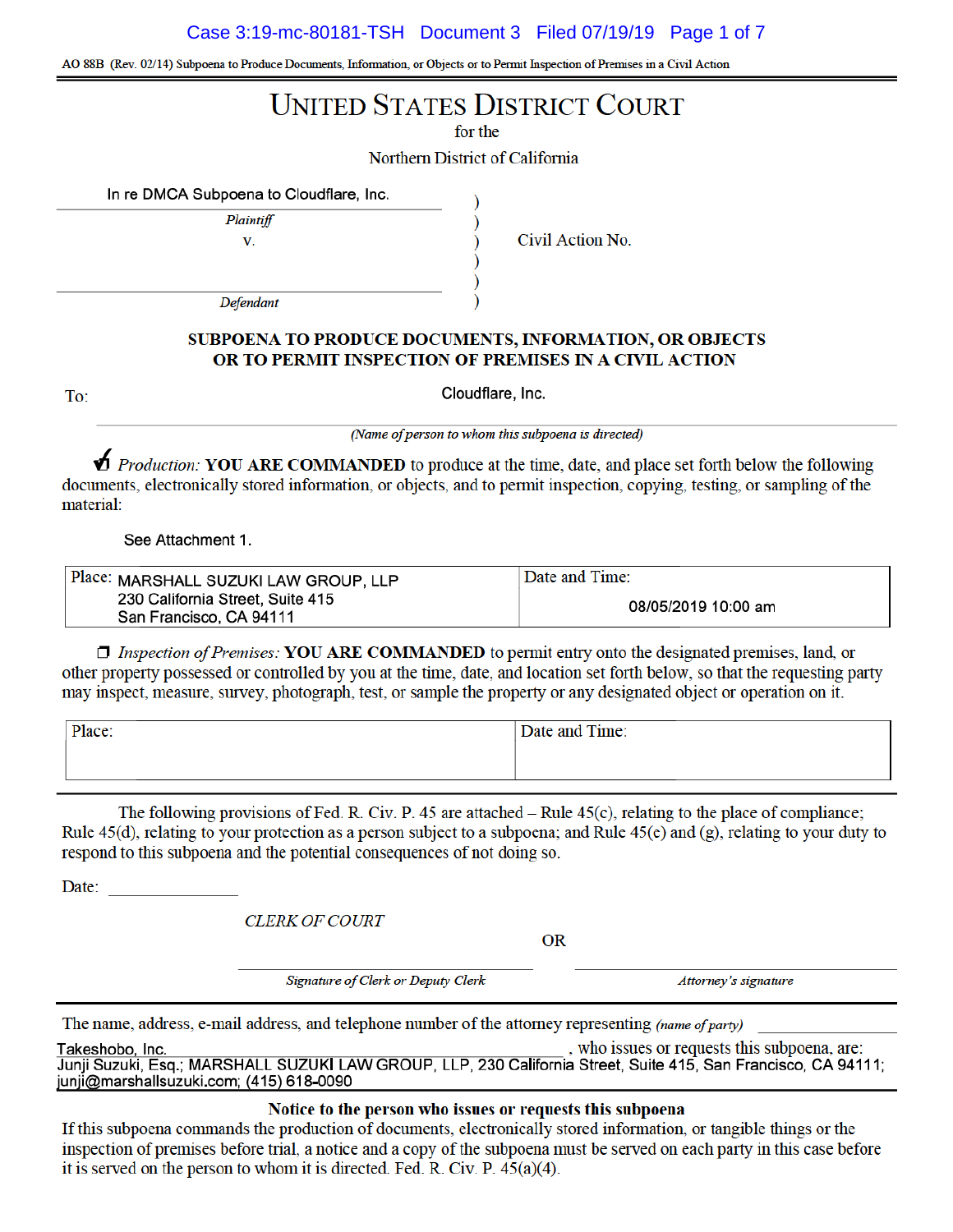## Case 3:19-mc-80181-TSH Document 3 Filed 07/19/19 Page 2 of 7

AO 88B (Rev. 02/14) Subpoena to Produce Documents, Information, or Objects or to Permit Inspection of Premises in a Civil Action (Page 2)

Civil Action No.

## **PROOF OF SERVICE**

## (This section should not be filed with the court unless required by Fed. R. Civ. P. 45.)

I received this subpoena for (name of individual and title, if any)

and the company of the

On (date)

 $\Box$  I served the subpoena by delivering a copy to the named person as follows:

|                                                    | $on$ (date) | . Or |  |
|----------------------------------------------------|-------------|------|--|
| $\Box$ I returned the subpoena unexecuted because: |             |      |  |

Unless the subpoena was issued on behalf of the United States, or one of its officers or agents, I have also tendered to the witness the fees for one day's attendance, and the mileage allowed by law, in the amount of

\$

for travel and \$ for services, for a total of \$ My fees are \$ 0.00

I declare under penalty of perjury that this information is true.

Date:

Server's signature

Printed name and title

Server's address

Additional information regarding attempted service, etc.: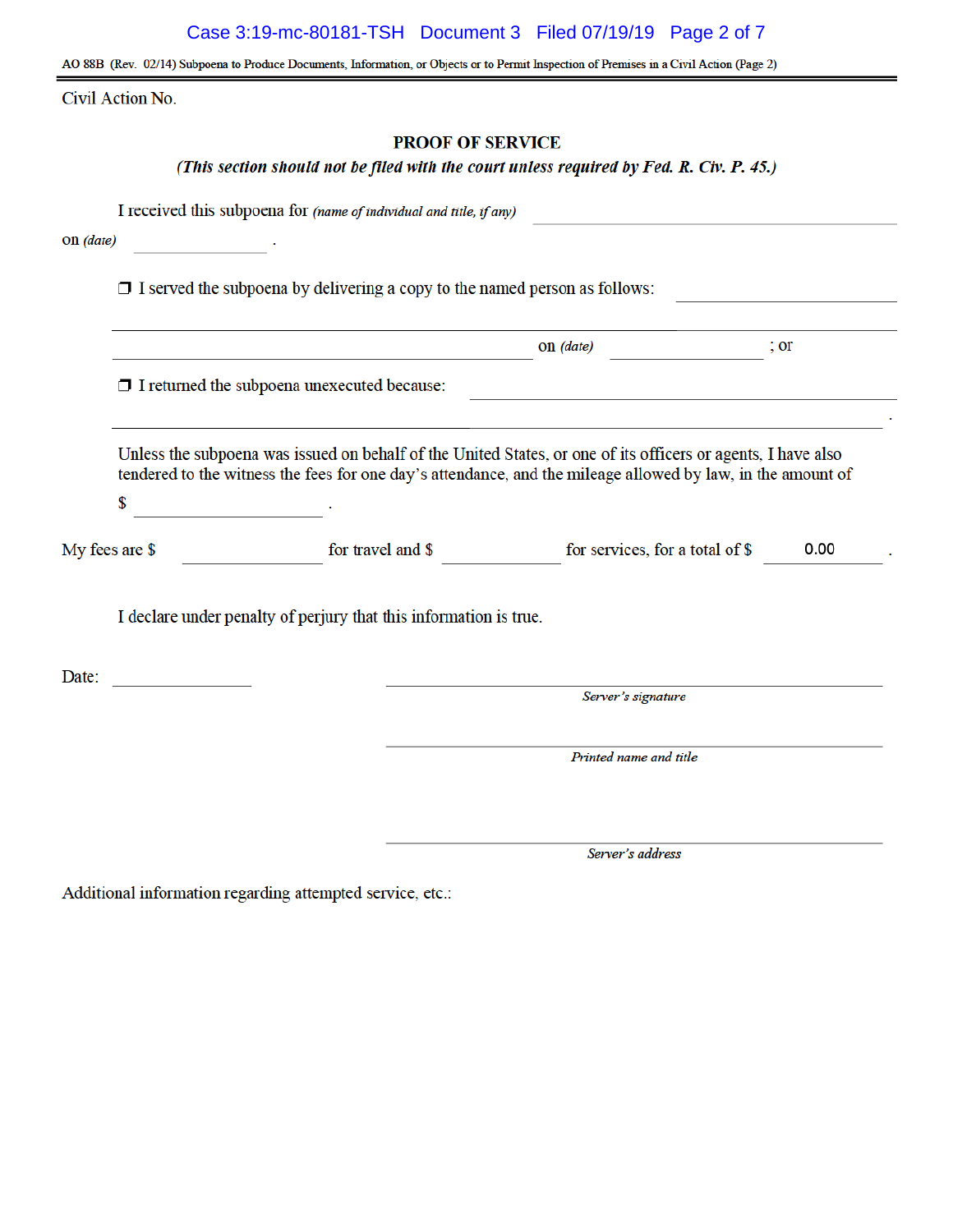AO 88B (Rev. 02/14) Subpoena to Produce Documents, Information, or Objects or to Permit Inspection of Premises in a Civil Action(Page 3)

## Federal Rule of Civil Procedure 45 (c), (d), (e), and (g) (Effective  $12/1/13$ )

(c) Place of Compliance.

(1) For a Trial, Hearing, or Deposition. A subpoena may command a person to attend a trial, hearing, or deposition only as follows:

(A) within 100 miles of where the person resides, is employed, or regularly transacts business in person; or

(B) within the state where the person resides, is employed, or regularly transacts business in person, if the person

(i) is a party or a party's officer; or

(ii) is commanded to attend a trial and would not incur substantial expense.

(2) For Other Discovery. A subpoena may command:

(A) production of documents, electronically stored information, or tangible things at a place within 100 miles of where the person resides, is employed, or regularly transacts business in person; and

(B) inspection of premises at the premises to be inspected.

#### (d) Protecting a Person Subject to a Subpoena; Enforcement.

(1) Avoiding Undue Burden or Expense; Sanctions. A party or attorney responsible for issuing and serving a subpoena must take reasonable steps to avoid imposing undue burden or expense on a person subject to the subpoena. The court for the district where compliance is required must enforce this duty and impose an appropriate sanction-which may include lost earnings and reasonable attorney's fees-on a party or attorney who fails to comply.

#### (2) Command to Produce Materials or Permit Inspection.

(A) Appearance Not Required. A person commanded to produce documents, electronically stored information, or tangible things, or to permit the inspection of premises, need not appear in person at the place of production or inspection unless also commanded to appear for a deposition, hearing, or trial.

(B) Objections. A person commanded to produce documents or tangible things or to permit inspection may serve on the party or attorney designated in the subpoena a written objection to inspecting, copying, testing, or sampling any or all of the materials or to inspecting the premises-or to producing electronically stored information in the form or forms requested. The objection must be served before the earlier of the time specified for compliance or 14 days after the subpoena is served. If an objection is made, the following rules apply:

(i) At any time, on notice to the commanded person, the serving party may move the court for the district where compliance is required for an order compelling production or inspection.

(ii) These acts may be required only as directed in the order, and the order must protect a person who is neither a party nor a party's officer from significant expense resulting from compliance.

### (3) Quashing or Modifying a Subpoena.

(A) When Required. On timely motion, the court for the district where compliance is required must quash or modify a subpoena that:

(i) fails to allow a reasonable time to comply;

(ii) requires a person to comply beyond the geographical limits specified in Rule 45(c);

(iii) requires disclosure of privileged or other protected matter, if no exception or waiver applies; or

(iv) subjects a person to undue burden.

(B) When Permitted. To protect a person subject to or affected by a subpoena, the court for the district where compliance is required may, on motion, quash or modify the subpoena if it requires:

(i) disclosing a trade secret or other confidential research, development, or commercial information; or

(ii) disclosing an unretained expert's opinion or information that does not describe specific occurrences in dispute and results from the expert's study that was not requested by a party.

(C) Specifying Conditions as an Alternative. In the circumstances described in Rule 45(d)(3)(B), the court may, instead of quashing or modifying a subpoena, order appearance or production under specified conditions if the serving party:

(i) shows a substantial need for the testimony or material that cannot be otherwise met without undue hardship; and

(ii) ensures that the subpoenaed person will be reasonably compensated.

#### (e) Duties in Responding to a Subpoena.

(1) Producing Documents or Electronically Stored Information. These procedures apply to producing documents or electronically stored information

(A) Documents. A person responding to a subpoena to produce documents must produce them as they are kept in the ordinary course of business or must organize and label them to correspond to the categories in the demand.

(B) Form for Producing Electronically Stored Information Not Specified. If a subpoena does not specify a form for producing electronically stored information, the person responding must produce it in a form or forms in which it is ordinarily maintained or in a reasonably usable form or forms.

(C) Electronically Stored Information Produced in Only One Form. The person responding need not produce the same electronically stored information in more than one form.

(D) Inaccessible Electronically Stored Information. The person responding need not provide discovery of electronically stored information from sources that the person identifies as not reasonably accessible because of undue burden or cost. On motion to compel discovery or for a protective order, the person responding must show that the information is not reasonably accessible because of undue burden or cost. If that showing is made, the court may nonetheless order discovery from such sources if the requesting party shows good cause, considering the limitations of Rule  $26(b)(2)(C)$ . The court may specify conditions for the discovery.

#### (2) Claiming Privilege or Protection.

(A) Information Withheld. A person withholding subpoenaed information under a claim that it is privileged or subject to protection as trial-preparation material must:

(i) expressly make the claim; and

(ii) describe the nature of the withheld documents, communications, or tangible things in a manner that, without revealing information itself privileged or protected, will enable the parties to assess the claim.

(B) Information Produced. If information produced in response to a subpoena is subject to a claim of privilege or of protection as trial-preparation material, the person making the claim may notify any party that received the information of the claim and the basis for it. After being notified, a party must promptly return, sequester, or destroy the specified information and any copies it has; must not use or disclose the information until the claim is resolved; must take reasonable steps to retrieve the information if the party disclosed it before being notified; and may promptly present the information under seal to the court for the district where compliance is required for a determination of the claim. The person who produced the information must preserve the information until the claim is resolved.

(g) Contempt.<br>The court for the district where compliance is required—and also, after a motion is transferred, the issuing court-may hold in contempt a person who, having been served, fails without adequate excuse to obey the subpoena or an order related to it.

For access to subpoena materials, see Fed. R. Civ. P. 45(a) Committee Note (2013).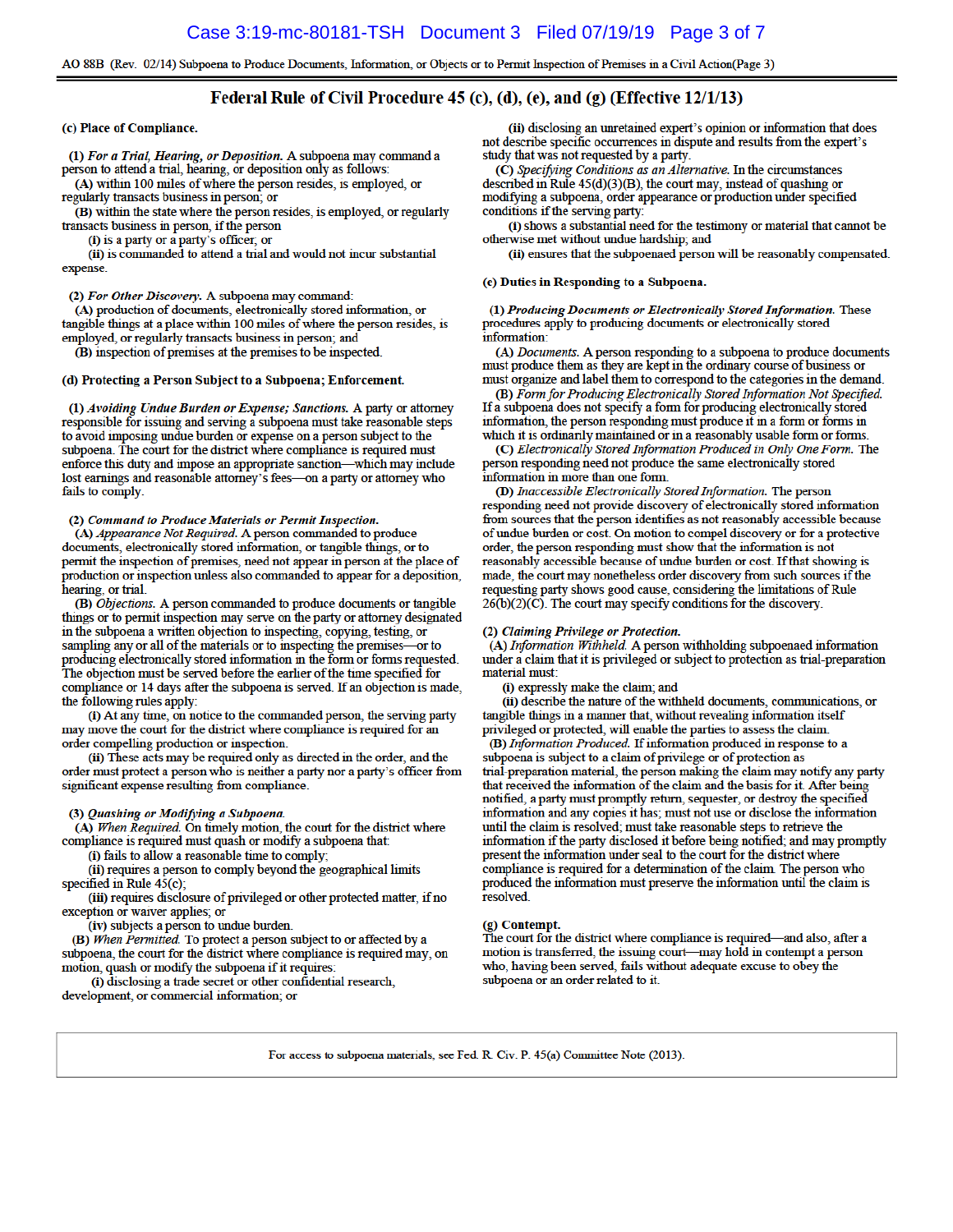# **ATTACHMENT 1**

# **REQUEST FOR PRODUCTION**

All information sufficient to identify the operator and/or owner of the website located at [https://hoshinoromi.org,](https://hoshinoromi.org/) [https://s14.worldjobproject.org,](https://s14.worldjobproject.org/) [https://s3.worldjobproject.org,](https://s3.worldjobproject.org/) [https://s7.worldjobproject.org,](https://s7.worldjobproject.org/) [https://hanascan.com,](https://hanascan.com/) [https://mangahato.com,](https://mangahato.com/) [https://mangatiki.com,](https://mangatiki.com/) respectively, (collectively as the "Infringers" and individually as the "Infringer,") who uploaded, hosted, and/or contracted with other provider to host the infringing content identified under the columns entitled as "Infringing Work", as specified in Exhibit A to the notice dated July 12, 2019, attached to this subpoena, from any and all sources, including but not limited to billing or administrative records that prove the following information used by each of the Infringers, along with time-stamp, from the time of user registration and to date (including but not limited to the following information used by the Infringer at the time of uploading the Infringing Work on the Infringer's website): the name(s); the last known address(es); last known telephone and/or cell phone number(s); any and all email address(es); account number(s); credit card numbers; billing information; hosting provider(s); server(s); any other contact information; and any and all logs of IP address(es).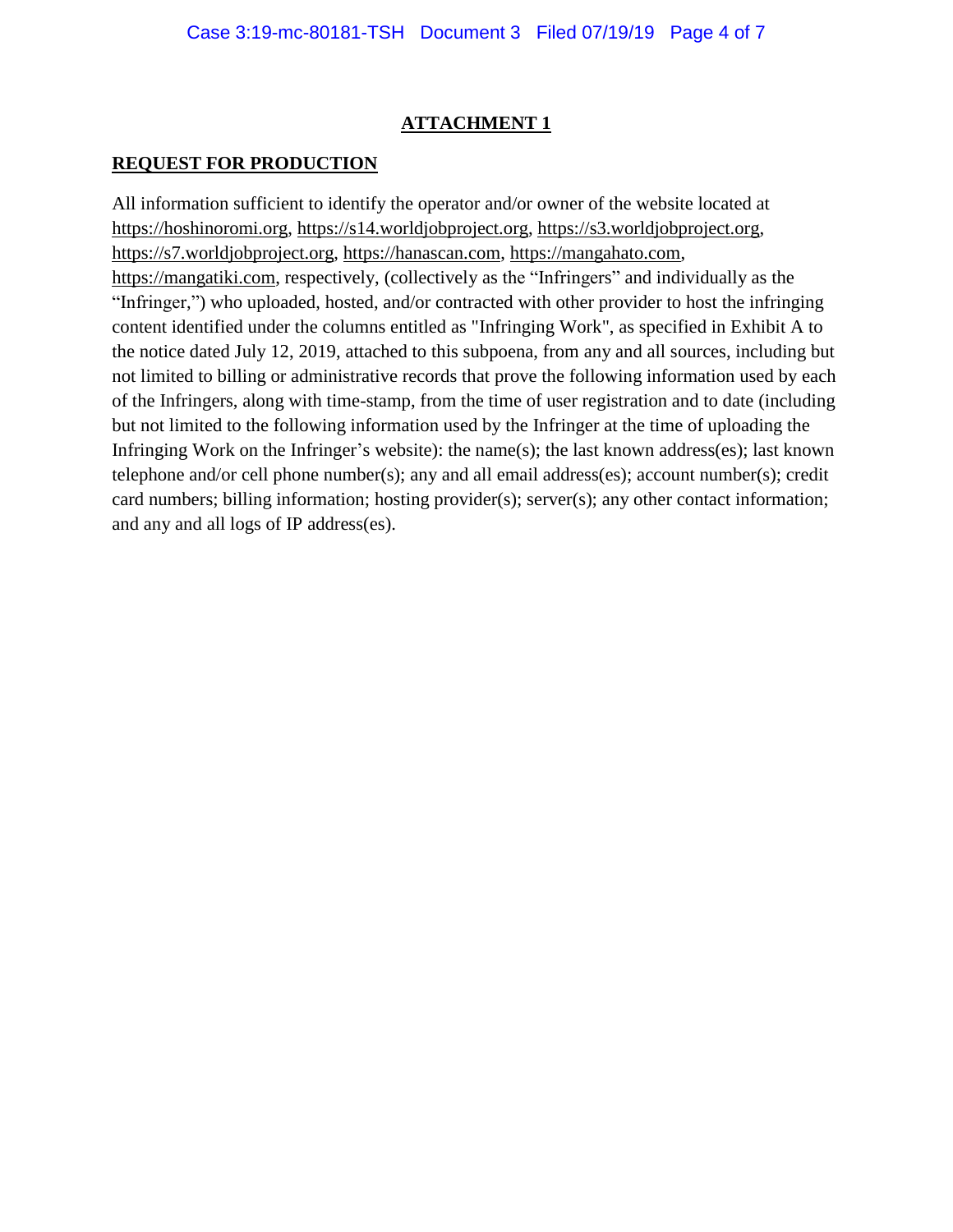## Case 3:19-mc-80181-TSH Document 3 Filed 07/19/19 Page 5 of 7

3rd Floor, Tamagawa Building, 1-20, Yotsuya, Shinjuku-ku Tokyo, Japan 160-0004 TOKYO FLEX LAW OFFICE Nakajima Hiroyuki, Attorney-at-Law TEL  $+81 - 3 - 3353 - 3521$ FAX  $+81 - 3 - 3356 - 9228$ MAIL nakajima@flex-law.gr.jp Attorney for Takeshobo Inc.

July 12, 2019

## **Via Email**

Cloudflare, Inc. **Legal Department** 101 Townsend St San Francisco, CA 94107 Phone: 6503198930 Email: abuse@cloudflare.com

#### NOTIFICATION OF COPYRIGHT INFRINGEMENT RE: (Pursuant to  $17$  U.S.C.  $\S 512$ )

To whom it may concern:

I represent Takeshobo Inc., a Japanese corporation (hereinafter called "Takeshobo"), the representative of the author of the copyrighted works identified under the column entitled "Original Work" in Exhibit A attached to this notice ("Exhibit A").

It has recently come to Takeshobo's attention that certain users of your services have unlawfully published and posted certain contents on the website located at https://hoshinoromi.org/,https://s14.worldjobproject.org/,https://s3.worldjobproject.org/, https://s7.worldjobproject.org/,https://hanascan.com/,https://mangahato.com/, https://mangatiki.com/.more specifically identified under the column entitled "Infringing" Work" in Exhibit A (referred to as the "Infringing Work"), corresponding to each of the Original Work identified in Exhibit A.

Takeshobo has a good faith belief that the Infringing Work is not authorized by the copyright owner, its agent, or the law.

We demand that you immediately disable access to the Infringing Work and cease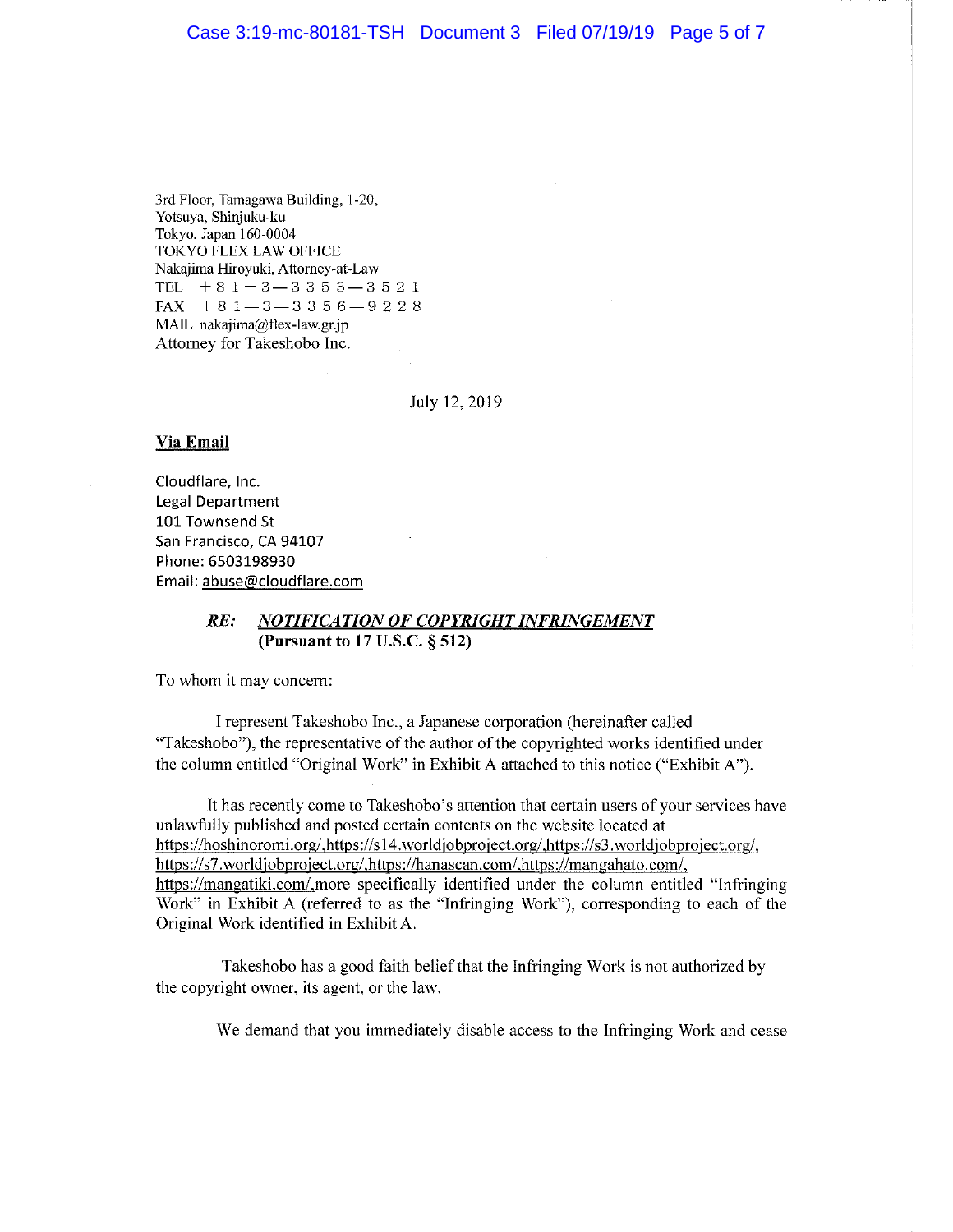Cloudflare, Inc. July 12, 2019  $2$  of  $3$ 

any use, reproduction, and distribution of the Original Work. Specifically, we request that you remove or disable the Infringing Work from https://hoshinoromi.org/,https://s14.worldjobproject.org/,https://s3.worldjobproject.org/, https://s7.worldjobproject.org/,https://hanascan.com/,https://mangahato.com/, https://mangatiki.com/ or any of your system or services.

We also request a written assurance that you have fully complied with our request.

I declare that the information in this notice is accurate, and under penalty of perjury, that Takeshobo and I are authorized to act on behalf of the owner of the exclusive right of the Original Work that is infringed.

Your immediate response will be appreciated.

Very truly yours,

Hiroyuki Nakajima Attorney at Law

Hirayuki Nakajima